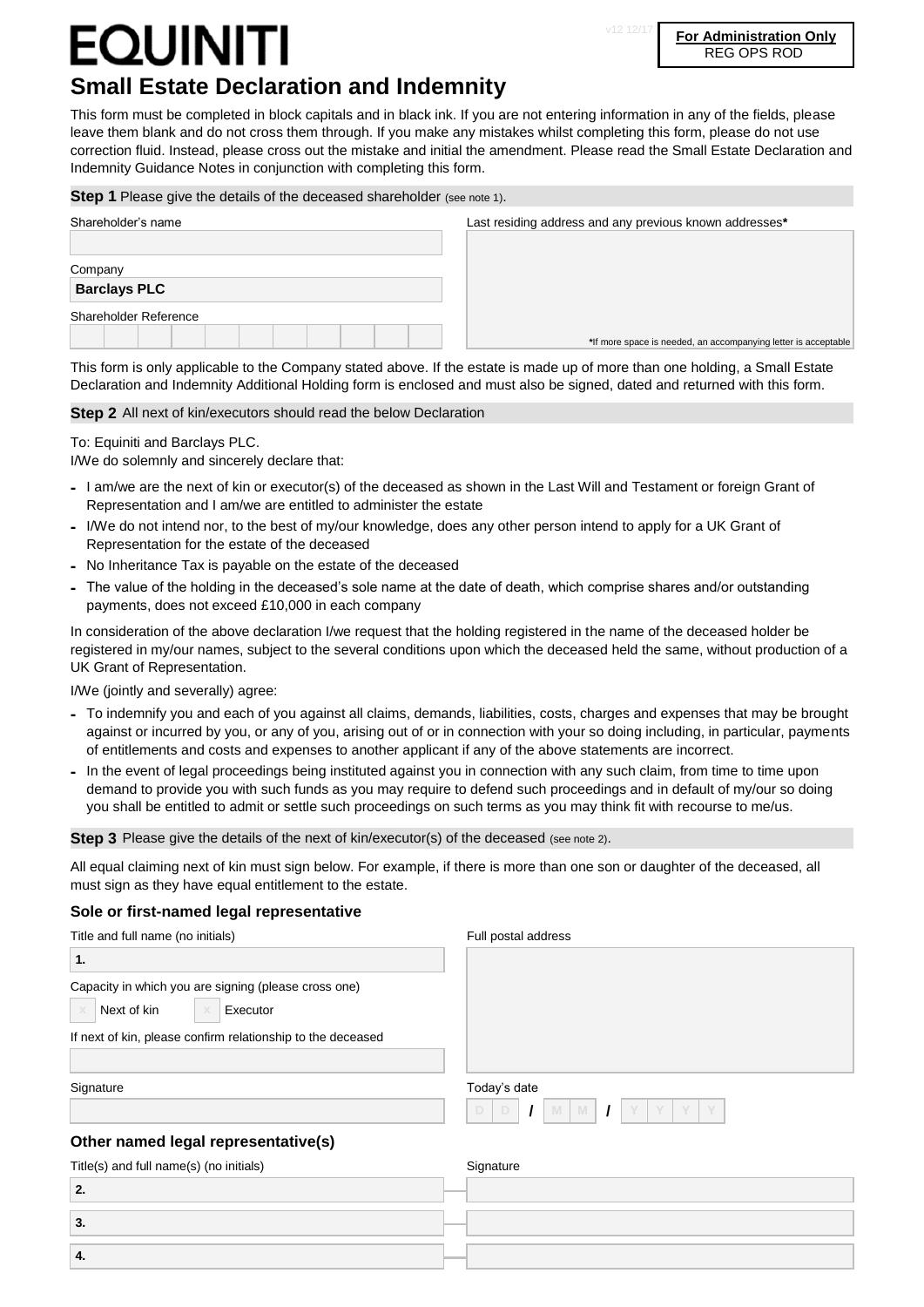#### **Step 4** Barclays Sharestore shares

If the shares are held electronically within Barclays Sharestore you may be able to choose to transfer the shares to a certificated holding. Please confirm how you wish to hold these shares.

#### **x Continue to hold electronic shares**

I/We hereby request Equiniti Financial Services Limited to transfer within Barclays Sharestore (as defined in the terms and conditions) the above shares in my/our own name(s). This form must be signed by all persons who will hold the Barclays Sharestore Account. I/We declare that I/we have read and retained a copy of the current Barclays Sharestore Terms and Conditions and agree to be bound by them to the extent that apply to me/us.

**If you choose this option, you also need to complete the attached Markets in Financial Instruments Directive (MiFID II) Form** (see note 3).

#### **x Hold certificated shares**

I/We hereby request Equiniti Financial Services Limited to transfer the above shares held within Barclays Sharestore (as defined in the terms and conditions) to the certificated Ordinary Share Register in my/our own name(s).

When a certificated holding is created, the new share certificate will be sent to the address of the first-named next of kin/executor. When a share certificate is posted, it is sent at the shareholder's own risk.

#### **If no choice is made, or if both boxes are crossed, the shares will continue to be held as electronic shares in Barclays Sharestore. When required, if you do not provide a MiFID II Form the shares cannot be transferred.**

**Step 5** Please confirm how you want any outstanding payments to be released (see note 4)

Please make the cheque(s) payable to the person(s) completing this form

**x** Please make the cheque(s) payable to "The personal representatives of…"

**x** Please make the cheque(s) payable to the notifying solicitors

**If no choice is made, or if all boxes are crossed, cheques will be made payable to the person(s) completing this form.**

#### **Step 6** Return address and checklist

All forms and supporting documents should be returned to **Equiniti, Aspect House, Spencer Road, Lancing, West Sussex, BN99 6DA, UK.**

Please also ensure that the following are returned with the form, where applicable:

**x** MiFID II Form, if you choose to continue to hold electronic shares in Step 4 (see note 3).

**x** Small Estate Declaration and Indemnity Additional Holding Form

**x** Cheque made payable to 'Equiniti Re Barclays PLC' – see website for the fee required. Please ensure that the cheque is signed, dated and the words and figures match.

**x** The Last Will & Testament or foreign Grant of Representation

**x** The death certificate

**x** Any unpaid cheques relating to this holding

**x** Any original share certificate(s) in the deceased shareholder's name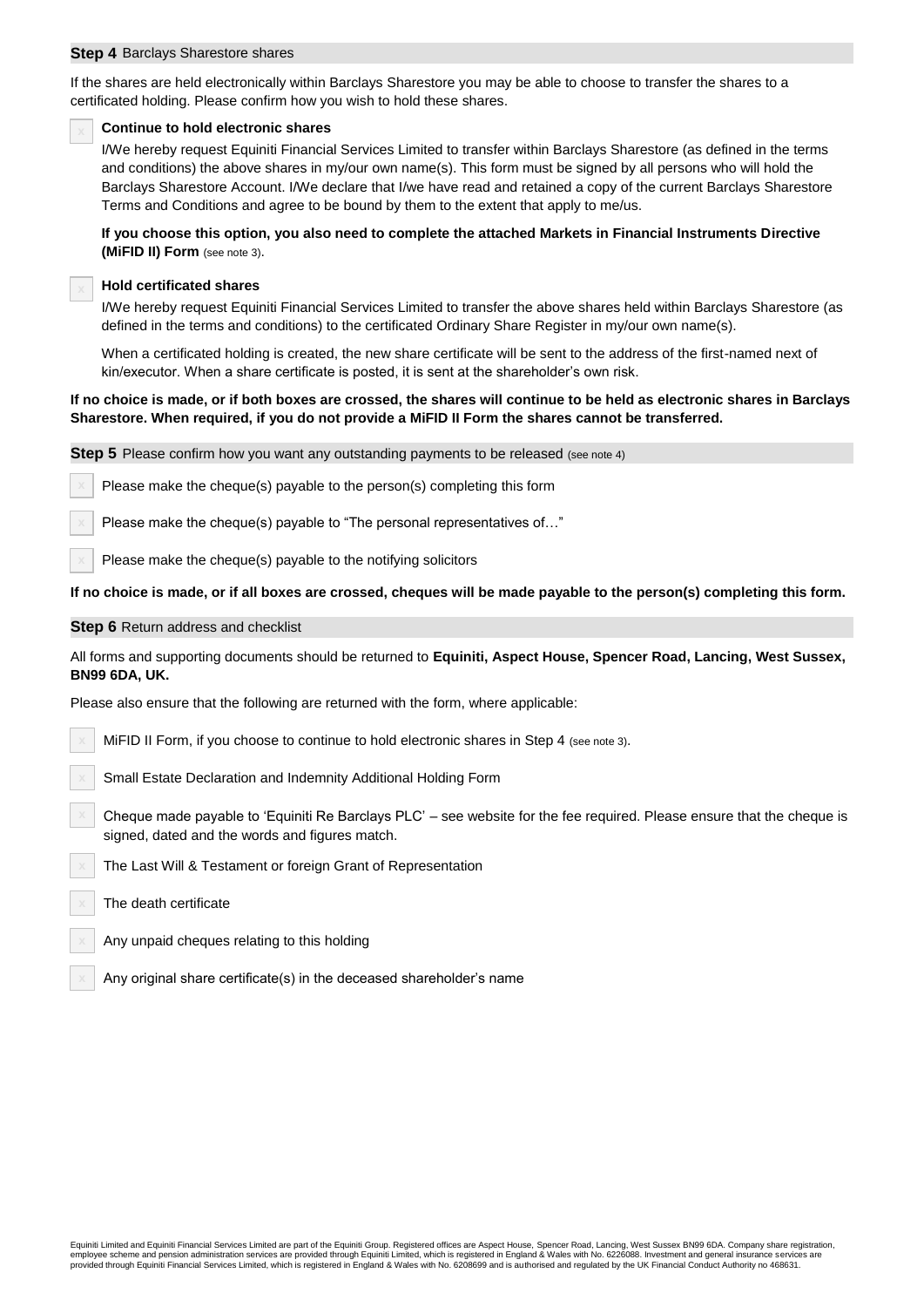# **EQUINITI**

### **Small Estate Declaration and Indemnity Guidance Notes**

### **To be read in conjunction with the enclosed Small Estate Declaration and Indemnity form**

You should complete the form if the conditions set out in Step 2 of the form have been met. The Small Estate Declaration and Indemnity form also acts as a transfer form.

- **Note 1** In order to accurately identify the stated holding we require the details on the form to match our records. We therefore ask for a history of previous addresses. If the addresses exceed the space provided on the form, we will accept an accompanying letter.
- **Note 2** As next of kin (where there is no Will):

The form must be completed by the next of kin and returned with a copy of the shareholder's Death Certificate and any fee payable. Next of kin is defined as being married to, or a blood relative of, the deceased.

The recognised order of precedence is:

- Husband, Wife or Civil Partner of the deceased
- Son or daughter of the deceased (including formal adoption)
- Father or Mother of the deceased
- Brother or Sister of the deceased
- Grandparent or Grandchild of the deceased

Not recognised are any further relations by marriage, e.g. son/daughter-in-law, step-son/daughter.

Where the form is completed by more than one next of kin, shares will be transferred and future payments made to their joint names. For shares held in joint names the address given for the first named next of kin will be recorded as the registered address for all future communications.

As executor(s) named in a Will:

The form must be completed and returned with a copy of the Death Certificate, the Will or foreign Grant of Representation and any fee payable.

Where there is only one executor named in the Will the shares will be transferred and payments made to the sole executor.

Where there is more than one executor named in the Will and all persons wish to act, the details and signatures of all named executors must be entered on the form. The shares will be transferred to and all payments made in their joint names (N.B. a bank account in the joint names will be necessary). For shares held in joint names the address given for the first named executor will be recorded as the registered address for all future communications.

Where there is more than one executor named in the Will and the shares are to be transferred to only one, we will require only his/her details and signature on the form. This must be supported by a signed letter of authority from the remaining executors giving their agreement that the named executor can act on their behalf. The shares will be transferred and payments made to that named executor.

**Note 3** A new EU Directive and Regulation – Markets in Financial Instruments Directive II (MiFID II) – requires us to collect information that we may not currently hold in order to complete certain transactions.

If the shares covered by this Small Estate transfer are held in Barclays Sharestore, and you choose on Step 4 of the Small Estate Declaration and Indemnity Form to continue to hold them in Barclays Sharestore, the attached MiFID II Form needs to be completed. **We need the details of all next of kin/executors as well as the deceased shareholder.**

The MiFID II Form does not need to be completed if you choose to withdraw the shares from Barclays Sharestore.

Turn this page over for more information and some examples to help you complete the form.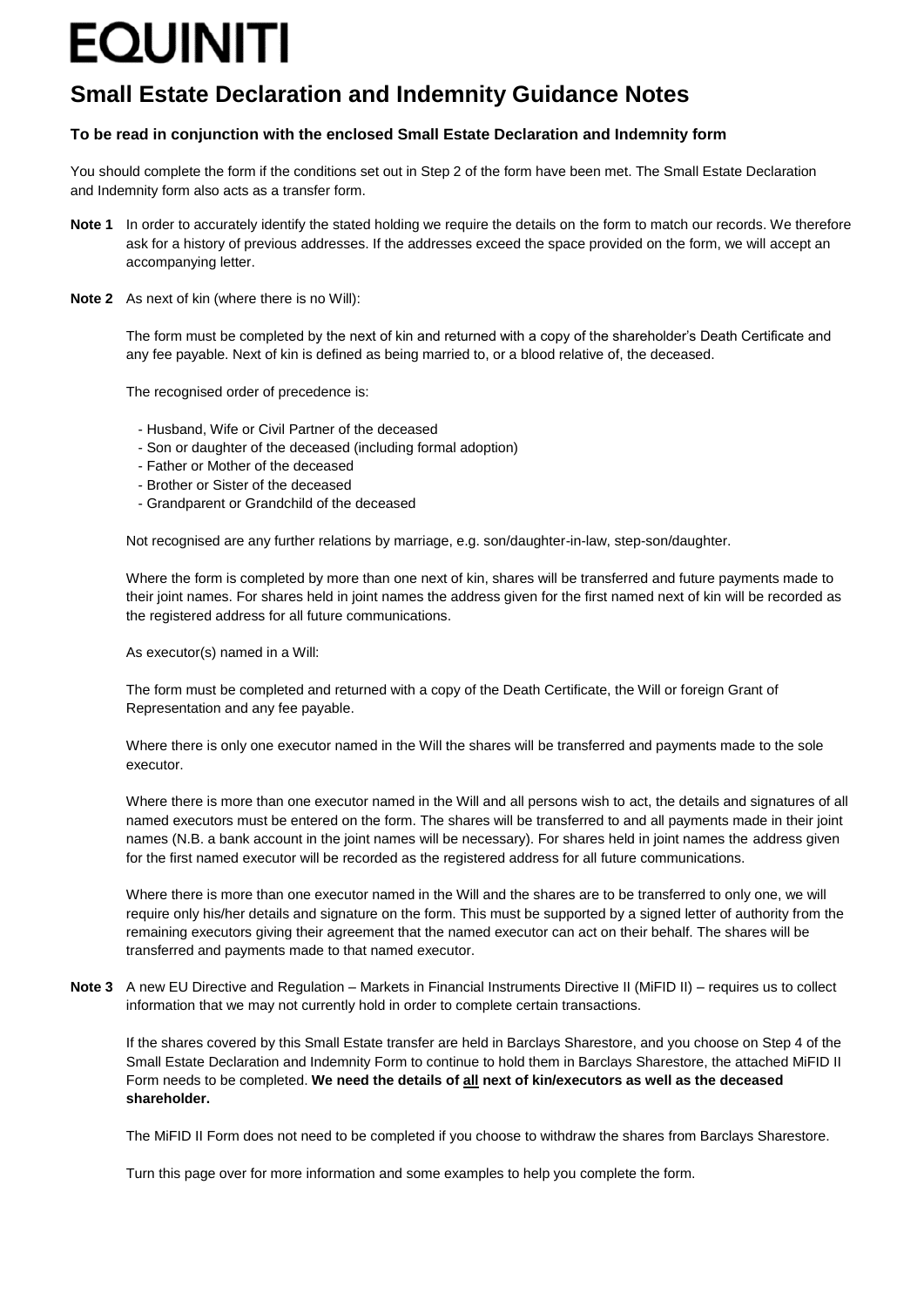#### **Note 3,** Below are some examples to help you complete the MiFID II Form.

You can also go to our website – **www.nationalitycalculator.co.uk** – and enter your nationalities there. It will tell you the order in which to list them on the form and which National Client Identifier you need to provide.

If you are signing on behalf of a corporate body, we only need your 20-digit Legal Entity Identifier.

#### **Single nationality**

**cont.**

If you have only one nationality, write it in the **Country 1** box and write your Primary or Secondary National Client Identifier in the **National Client Identifier** box. The identifiers we accept for your country are listed on the back of the MiFID II Form.

Please then tick to confirm if you have given your **Primary** or **Secondary Identifier,** or if you do not hold either.

#### **Example: United Kingdom nationality**

- **-** Put 'United Kingdom' in the **Country 1** box
- **-** If you have your UK National Insurance Number, write it in the **National Client Identifier** box then tick the **Primary Identifier** box
- **-** If you do not have the Primary Identifier, tick the **I do not hold any National Client Identifiers** box

#### **Multiple nationalities**

If you have more than one nationality, write them in the **Country 1**, **Country 2** and **Country 3** boxes in the order in which they are listed on the back of the MiFID II Form. We then need the Primary or, if allowed for the country, Secondary National Client Identifier for **Country 1.**

If you do not hold either the Primary or Secondary National Client Identifier for Country 1, **please do not provide an Identifier for Country 2 or Country 3.**

#### **Example: United Kingdom and Czech Republic dual nationality**

- **-** Put 'Czech Republic' in the **Country 1** box and 'United Kingdom' in the **Country 2** box
- **-** Write your National Identification Number *(Rodné číslo)* in the **National Client Identifier** box then tick the **Primary Identifier** box
- **-** If you do not have the Primary Identifier, write your Czech Republic National Passport Number instead and tick the **Secondary Identifier** box
- **-** If you do not have either of the Identifiers for Czech Republic, tick the **I do not hold any National Client Identifiers** box

Countries not listed on the back of the MiFID II Form are in the 'All other countries' category, and should be entered last when you complete the form.

#### **Example: United Kingdom and China dual nationality**

- **-** Put 'United Kingdom' in the **Country 1** box and 'China' in the **Country 2** box
- **-** If you have your UK National Insurance Number, write it in the **National Client Identifier** box then tick the **Primary Identifier** box
- **-** If you do not have the Primary Identifier for United Kingdom, tick the **I do not hold any National Client Identifiers** box

If you are a national of two or more countries in the 'All other countries' category, you need to list them on the form in order of their Country Code. If you need help with this, please use our website, **www.nationalitycalculator.co.uk,** or call our helpline on **0371 384 2030** (+44 121 415 7047 if you are outside the UK).

**Note 4** There may be outstanding holding payments to be released. The options provided in Step 5 of the form are the only way in which outstanding payments can be issued. If the selection is not clear the cheque(s) will be sent payable to the person(s) completing the form.

This only applies to outstanding payments, not future payments, e.g. sale proceeds, dividends.

**Important:** where there is more than one legal representative and you elect to have payments released in their names (the first option), the cheque(s) will be made payable to them jointly and you will need a corresponding joint bank account in order to cash them.

### **All forms and supporting documents need to be returned to: Equiniti, Aspect House, Spencer Road, Lancing, West Sussex, BN99 6DA UK**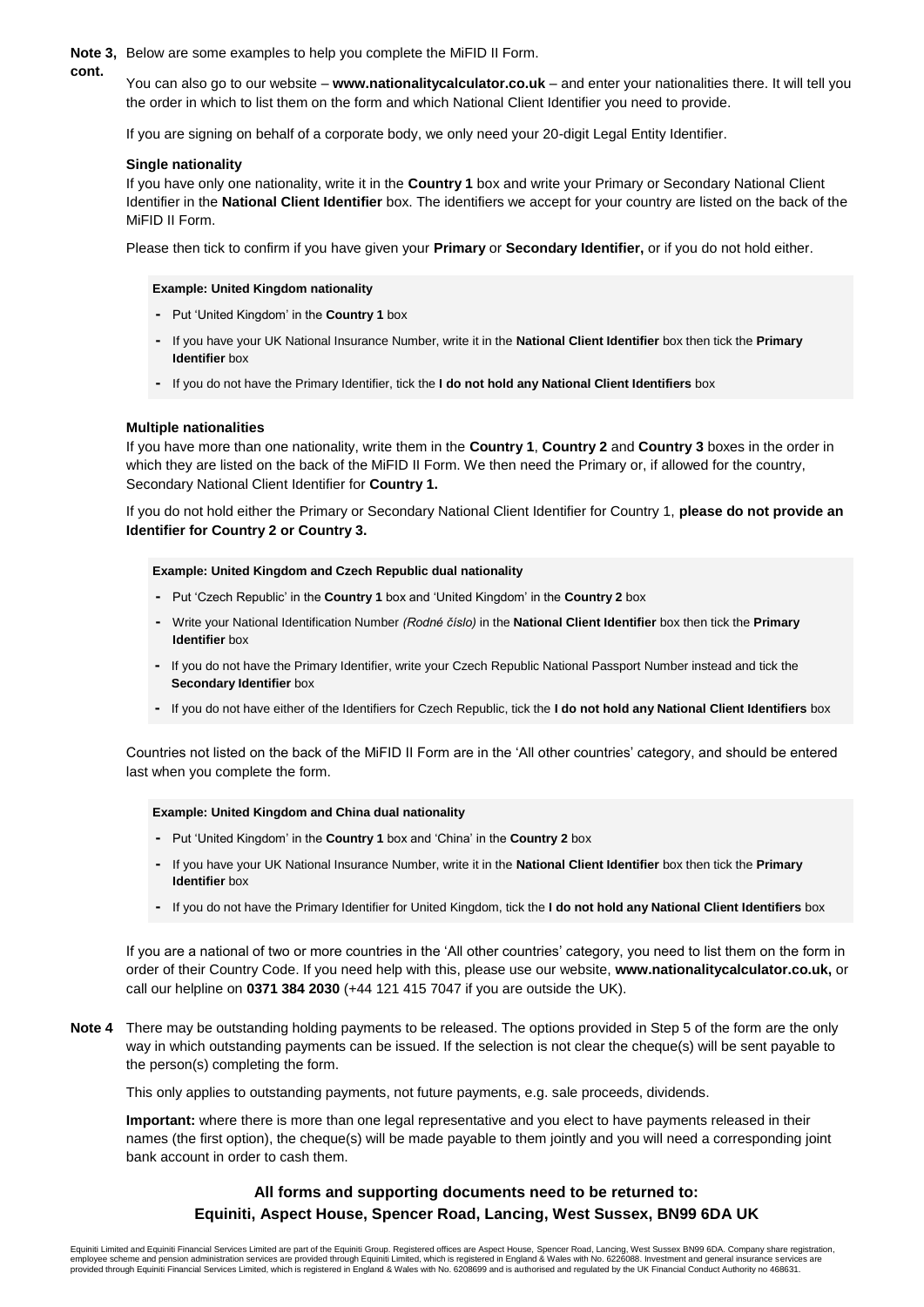## OUINITI

**D D / M M / Y Y Y Y**

## **Markets in Financial Instruments Directive (MiFID) II Form**

This form needs to be completed if you choose to **keep the shares in Barclays Sharestore** in Step 4 of the Small Estate Declaration and Indemnity Form. **We need the details of all the next of kin/executors and the deceased shareholder.**

**The deceased shareholder** (as listed on the Small Estate Declaration and Indemnity Form) Title and full name (no initials) Last residing address and any previous known addresses \*If more space is needed, an accompanying letter is acceptable Date of birth  $D$   $D$   $I$ **Country details** Please state the person's nationality. If there is more than one nationality, you must list the countries (up to three) in the order they appear in the further information table overleaf. Country 1: Country 2: Country 2: Country 2: Country 3: **National Client Identifier** Based on the country you have listed **first** above, please provide either the person's Primary or Secondary National Client Identifier, as shown in the table overleaf. Only if you do not have the Primary Identifier should you provide the Secondary Identifier. National Client Identifier: I do not hold any National Client Identifiers **x National Client Identifier type** If you have provided a National Client Identifier, please tell us if it is the Primary or Secondary Identifier. Primary Identifier **x OR** Secondary Identifier **x First next of kin/executor** (as listed on the Small Estate Declaration and Indemnity Form) Full name (no initials) and the Country 1 Country 1 National Client Identifier **Country 2 Primary Identifier**  $x \mid x$  **Secondary Identifier** I do not hold any National Client Identifiers **x** Date of birth **Country 3** Country 3 Country 3 Legal Entity Identifier (if a corporate body) **D D / M M / Y Y Y Y Second next of kin/executor** (if applicable) Full name (no initials) and the Country 1 Country 1 National Client Identifier **Country 2 Primary Identifier <b>X** Secondary Identifier I do not hold any National Client Identifiers **x** Date of birth **Country 3** Country 3 Legal Entity Identifier (if a corporate body) **D D / M M / Y Y Y Y Third next of kin/executor** (if applicable) Full name (no initials) The Country 1 Country 1 National Client Identifier in the Second League of the Country 1 **Country 2 Primary Identifier <b>X** Secondary Identifier I do not hold any National Client Identifiers **x** Date of birth **Country 3** Country 3 Country 3 Country 2 Country 2 Country 2 Country 2 Country 2 Country 2 Country 2 Country 2 Country 2 Country 2 Country 2 Country 2 Country 2 Country 2 Country 2 Country 2 Country 2 Countr **D D / M M / Y Y Y Y Fourth next of kin/executor** (if applicable) Full name (no initials) and the country 1 Country 1 Country 1 National Client Identifier **Country 2 Primary Identifier**  $x \times y$  **Secondary Identifier** I do not hold any National Client Identifiers **x** Date of birth **Example 20** Country 3 Country 3 Country 3 Legal Entity Identifier (if a corporate body)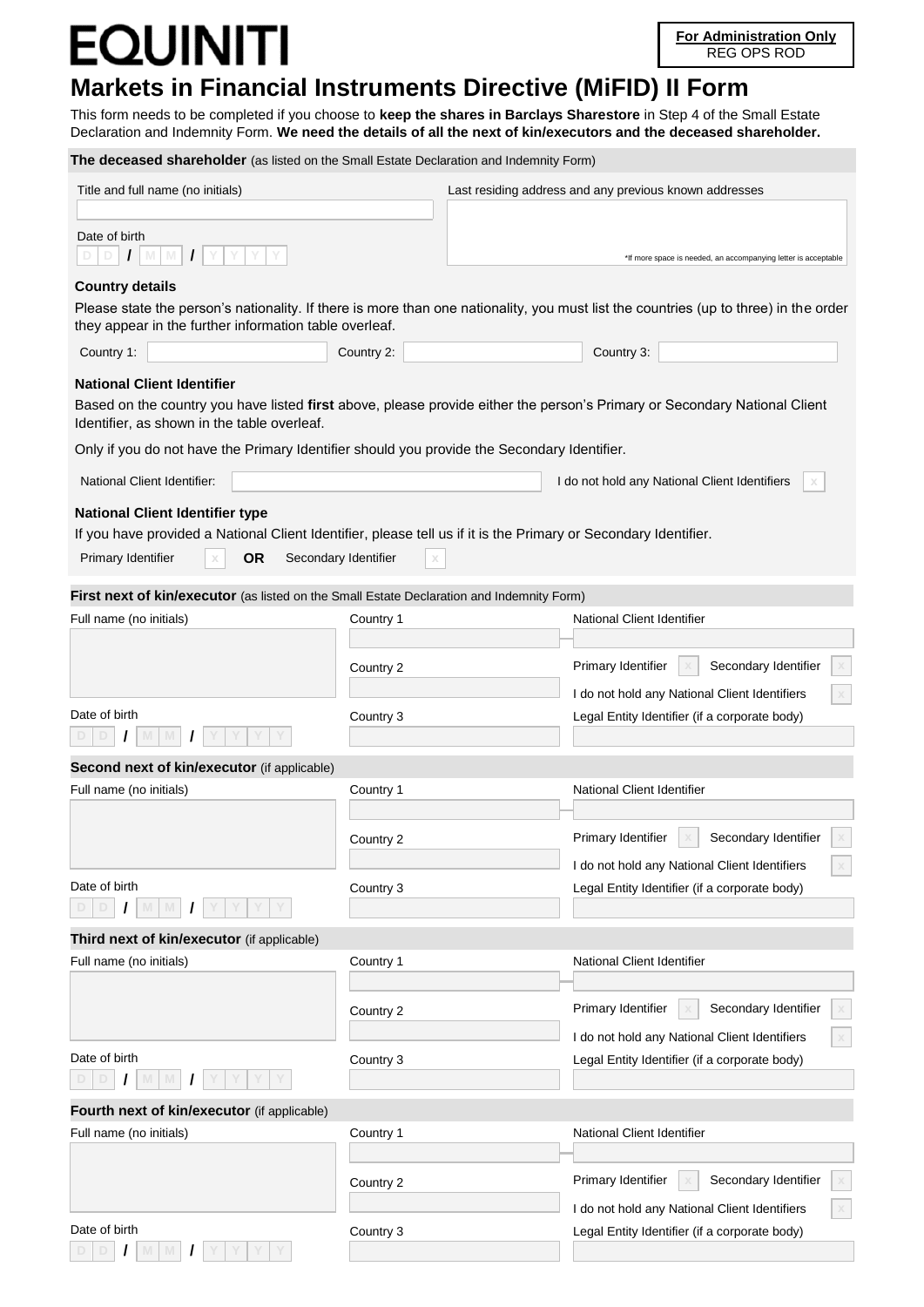## **Further information**

When completing the MiFID II Form overleaf, please use the Primary National Client Identifier from the table below.

**Only** if you are unable to provide the Primary Identifier should you provide the Secondary Identifier. If you have any queries about completing this form, please call our Helpline on **0371 384 2030** (+44 121 415 7047 if you are outside the UK).

#### **Please Note**

If you do not provide a National Client Identifier for **Estonia, Spain, Iceland, Italy, Malta** or **Poland** we will reject your transaction.

If you are a national of two or more countries not in the list below (i.e. two or more countries from 'All Other Countries') you need to list them overleaf in **alphabetical order according to their Country Code.** If you need help with this, please go to our website – **www.nationalitycalculator.co.uk** – or call our Helpline on the above number.

| <b>Country name</b>                                                                       | <b>Primary National Client Identifier</b>                                      | <b>Secondary National Client Identifier</b>  |
|-------------------------------------------------------------------------------------------|--------------------------------------------------------------------------------|----------------------------------------------|
| Austria (AT)                                                                              | Write 'N/A'                                                                    |                                              |
| Belgium (BE)                                                                              | Belgium National Number (Numéro de register<br>national - Rijksregisternummer) |                                              |
| Bulgaria (BG)                                                                             | <b>Bulgarian Personal Number</b>                                               |                                              |
| Cyprus (CY)                                                                               | National Passport Number                                                       |                                              |
| Czech Republic (CZ)                                                                       | National Identification Number (Rodné číslo)                                   | National Passport Number                     |
| Germany (DE)                                                                              | Write 'N/A'                                                                    |                                              |
| Denmark (DK)                                                                              | Personal identity code                                                         |                                              |
| Estonia (EE)                                                                              | <b>Estonian Personal Identification Code</b><br>(Isikukood)                    |                                              |
| Spain (ES)                                                                                | Tax Identification Number (Número de<br><i>identificación fiscal)</i>          |                                              |
| Finland (FI)                                                                              | Personal Identity Code                                                         |                                              |
| France (FR)                                                                               | Write 'N/A'                                                                    |                                              |
| United Kingdom (GB)                                                                       | UK National Insurance Number                                                   |                                              |
| Greece (GR)                                                                               | 10 DSS Digit Investor Share                                                    |                                              |
| Croatia (HR)                                                                              | Personal Identification Number (OIB - Osobni<br>identifikacijski broj)         |                                              |
| Hungary (HU)                                                                              | Write 'N/A'                                                                    |                                              |
| Ireland (IE)                                                                              | Write 'N/A'                                                                    |                                              |
| Iceland (IS)                                                                              | Personal Identity Code (Kennitala)                                             |                                              |
| Italy (IT)                                                                                | Fiscal Code (Codice Fiscale)                                                   |                                              |
| Liechtenstein (LI)                                                                        | National Passport Number                                                       | National Identity Card Number                |
| Lithuania (LT)                                                                            | Personal Code (Asmens Kodas)                                                   | National Passport Number                     |
| Luxembourg (LU)                                                                           | Write 'N/A'                                                                    |                                              |
| Latvia (LV)                                                                               | Personal Code (Personas Kods)                                                  |                                              |
| Malta (MT)                                                                                | National Identification Number                                                 | National Passport Number                     |
| Netherlands (NL)                                                                          | National Passport Number                                                       | National Identity Card Number                |
| Norway (NO)                                                                               | Personal ID (Foedselsnummer)                                                   |                                              |
| Poland (PL)                                                                               | National Identification Number (PESEL)                                         | Tax Number (Number Identyfikacji podatkowej) |
| Portugal (PT)                                                                             | Tax Number (Número de Identificação Fiscal)                                    | National Passport Number                     |
| Romania (RO)                                                                              | National Identification Number (Cod Numeric<br>Personal)                       | National Passport Number                     |
| Sweden (SE)                                                                               | <b>Personal Identity Number</b>                                                |                                              |
| Slovenia (SI)                                                                             | Personal Identification Number (EMŠO: Enotna<br>Matična Številka Občana)       |                                              |
| Slovakia (SK)                                                                             | Personal Number (Rodné číslo)                                                  | National Passport Number                     |
| All other countries<br>(Including Crown Dependencies<br>and British Overseas Territories) | National Passport Number                                                       |                                              |

Equiniti Limited and Equiniti Financial Services Limited are part of the Equiniti Group. Registered offices are Aspect House, Spencer Road, Lancing, West Sussex BN99 6DA. Company share registration,<br>employee scheme and pen